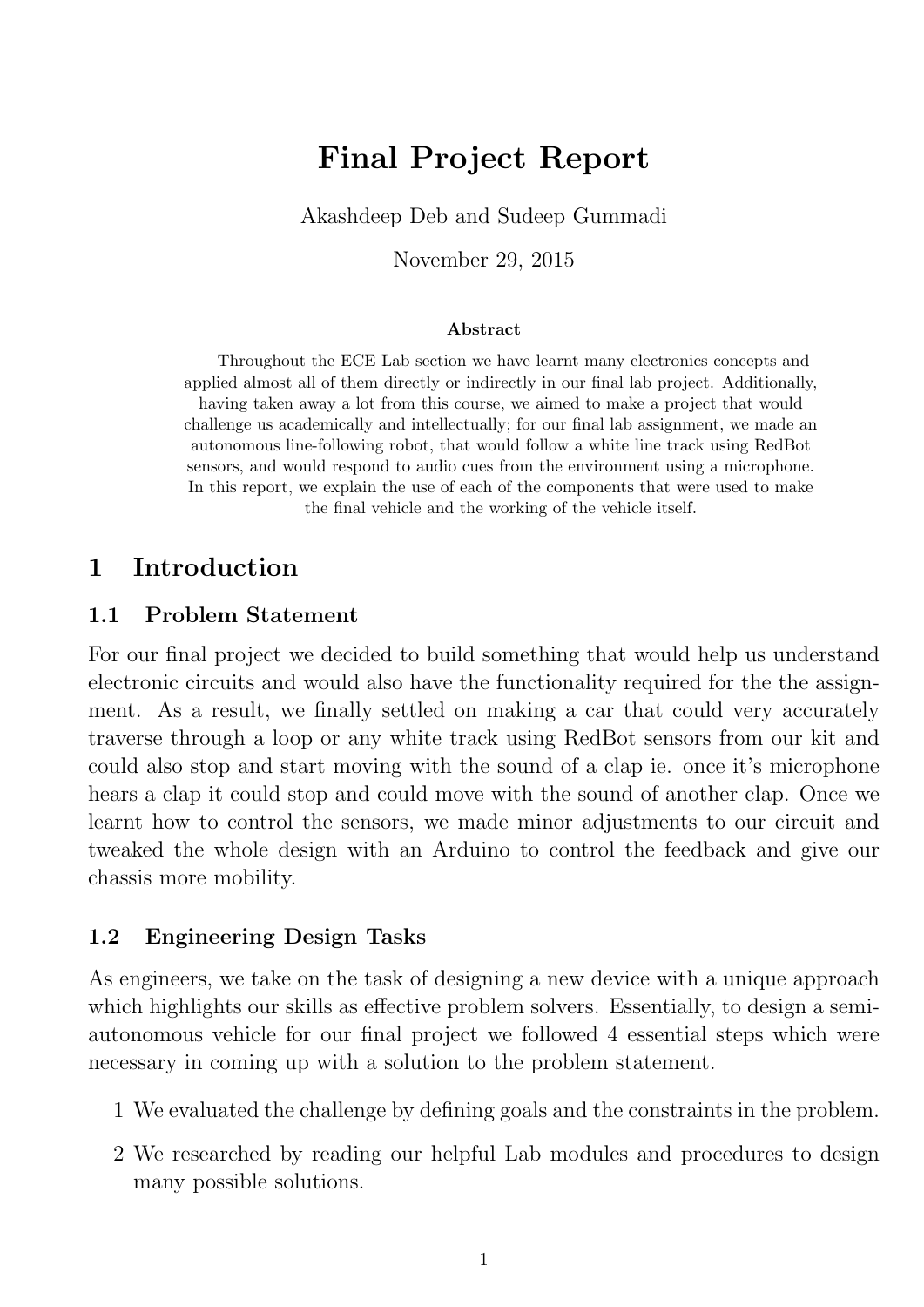- 3 After coming up with these solutions, we chose the best possible solution that solved the problem in the most efficient way for our prototype.
- 4 Testing the solution is the last step in the engineering design algorithm and hence, we performed various tests on the vehicle, tweaked it to make it more functional and tested it on many test cases as necessary.

### 2 Component & Analysis

#### 2.1 Motors

In electronics, a motor is an electrical machine that converts electrical energy into mechanical energy. For our project, the motors had to be controlled so that their duty cycles could be changed and their direction monitored based on the input from the RedBot sensors. When one of the RedBot sensors detected a white strip the motor on the other side would slow down relative to the motor on the same side so that the vehicle could autonomously change direction based on the data input from the RedBot sensors.



Figure 1: Motor Characteristics

#### 2.1.1 Left motor Characteristic

| $I = 0.014645V + 0.084667$ | $(moving)$ Moving Point - $(1.2,0.081)$      |  |
|----------------------------|----------------------------------------------|--|
| $I = 0.020501V + 0.042693$ | $(statling)$ Stalling Point - $(0.4, 0.075)$ |  |

#### 2.1.2 Right motor Characteristic

| $I = 0.005886V + 0.089083$                                         | $(moving)$ Moving Point - $(1.2, 0.081)$ |  |
|--------------------------------------------------------------------|------------------------------------------|--|
| $I = 0.018806V + 0.032521$ (stalling) Stalling Point - (0.4,0.057) |                                          |  |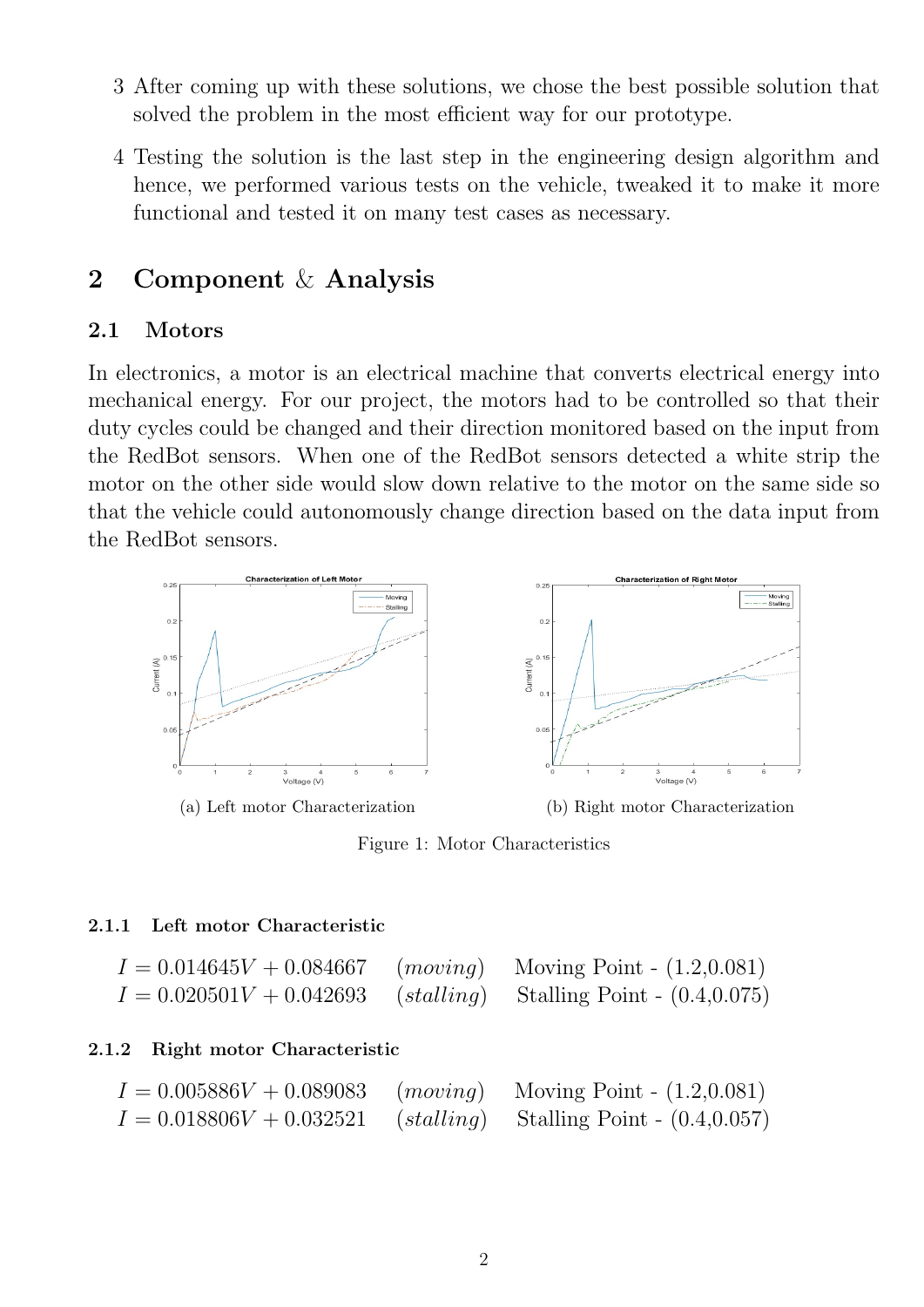## 2.2 Arduino Microcontroller (SparkFun)

An Arduino Microcontroller is a multipurpose tool that can be used for many electronics projects as it provides many functions to a particular circuit. For our project we use it to control the vehicle's microphone sensor and the 2 RedBot sensors using C-Language code. After familiarizing with C, we wrote the code to control the sensors ourselves. (code posted below)



Figure 2: Arduino Microcontroller (SparkFun) Source: http://bit.ly/1Xo6sRz

### 2.3 Silicon NPN Transistor (2N5192G)

A transistor is formally defined as a semiconductor device which can be used to amplify electrical signals or to switch electrical signals. In our experiment we used the same transistor from Lab 9 as our voltage amplifier.



Figure 3: Silicon NPN Transistor (2N5192G) Source: http://bit.ly/1Spy8ii

#### 2.4 Resistors

Resistors are a chief electrical component in circuits - they are used to reduce current flow and at the same time maintain low voltage levels to prevent short circuits and provide the required current flow in simple circuits. In our project we have used these resistors in several points in the circuit accordingly. The resistance values used in our circuits are - ADD R VALUES HERE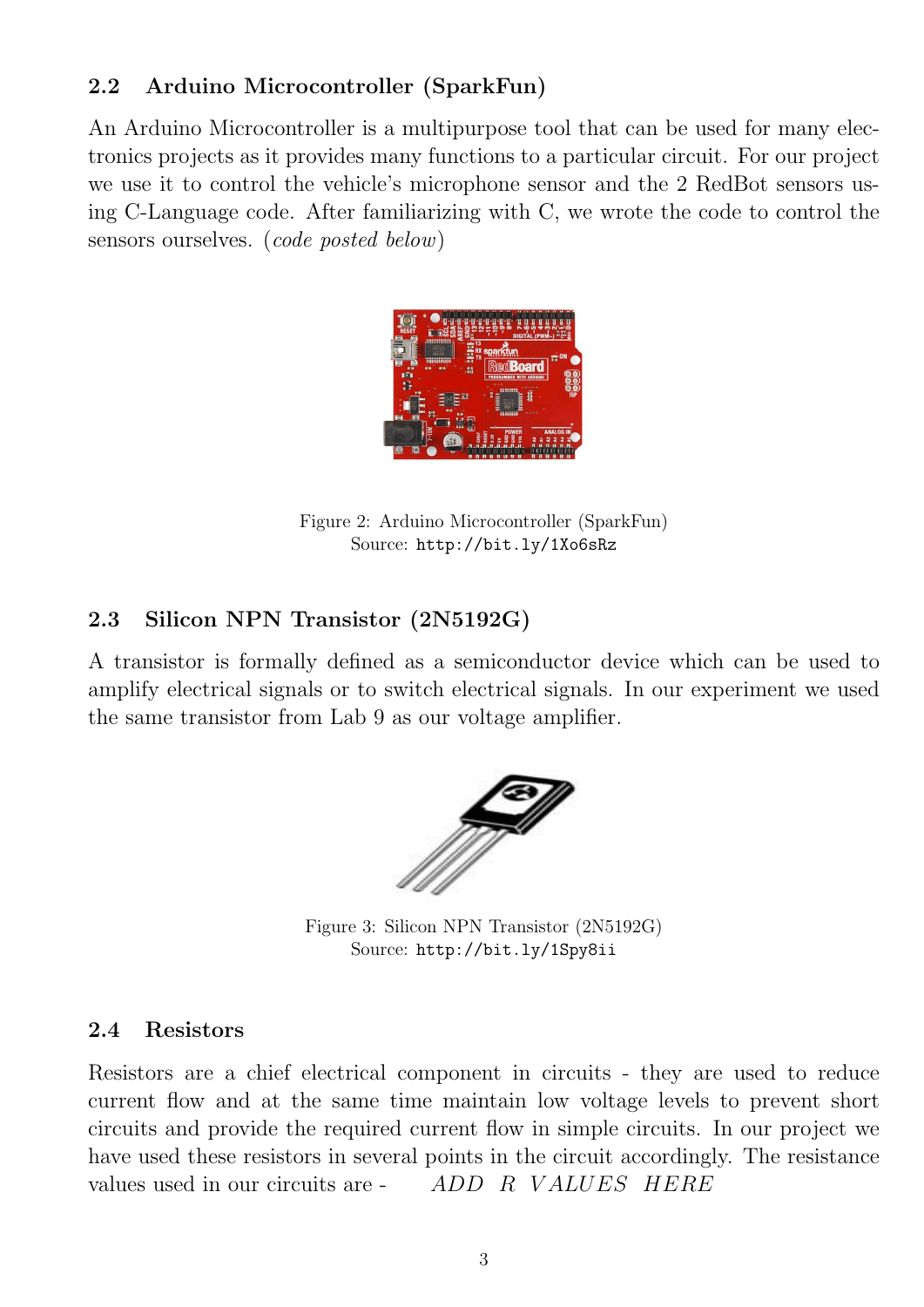### 2.5 Capacitors

Capacitors are also an essential part of electronic circuits. It's formally defined as a passive two-terminal electrical component used to store electrical energy temporarily in an electric field. We used capacitors in our project in places according to a pre-designed circuit. (ECE 110 gives preliminary circuit component study) The capacitance values used in our circuit are - ADD C VALUES HERE

### 2.6 Microphone

A microphone is formally defined as an acoustic-to-electric transducer or simply, a sensor that can convert audio signals to electric signals. In our project we used the microphone to detect a clap - essentially a large pressure variation - from its environment and move or stop the vehicle. To control this, we used our own code using the Arduino. (code posted below)

#### 2.7 RedBot Sensors

The RedBot sensor works by detecting reflected light coming from its own Infrared LED. By measuring the amount of reflected light it can detect transitions from dark to light lines and even objects directly in front of it. The sensor has a 3-pin head which connects directly to the Arduino using female-female jumper cables. For our project, we had to write code compatible with our project requirements and hence used the RedBot library to detect lines or objects.

An image of the sensor and the data-readings (the characteristic) as a function of its distance from white paper is attached below.



Figure 4: RedBot sensor diagram and Characterization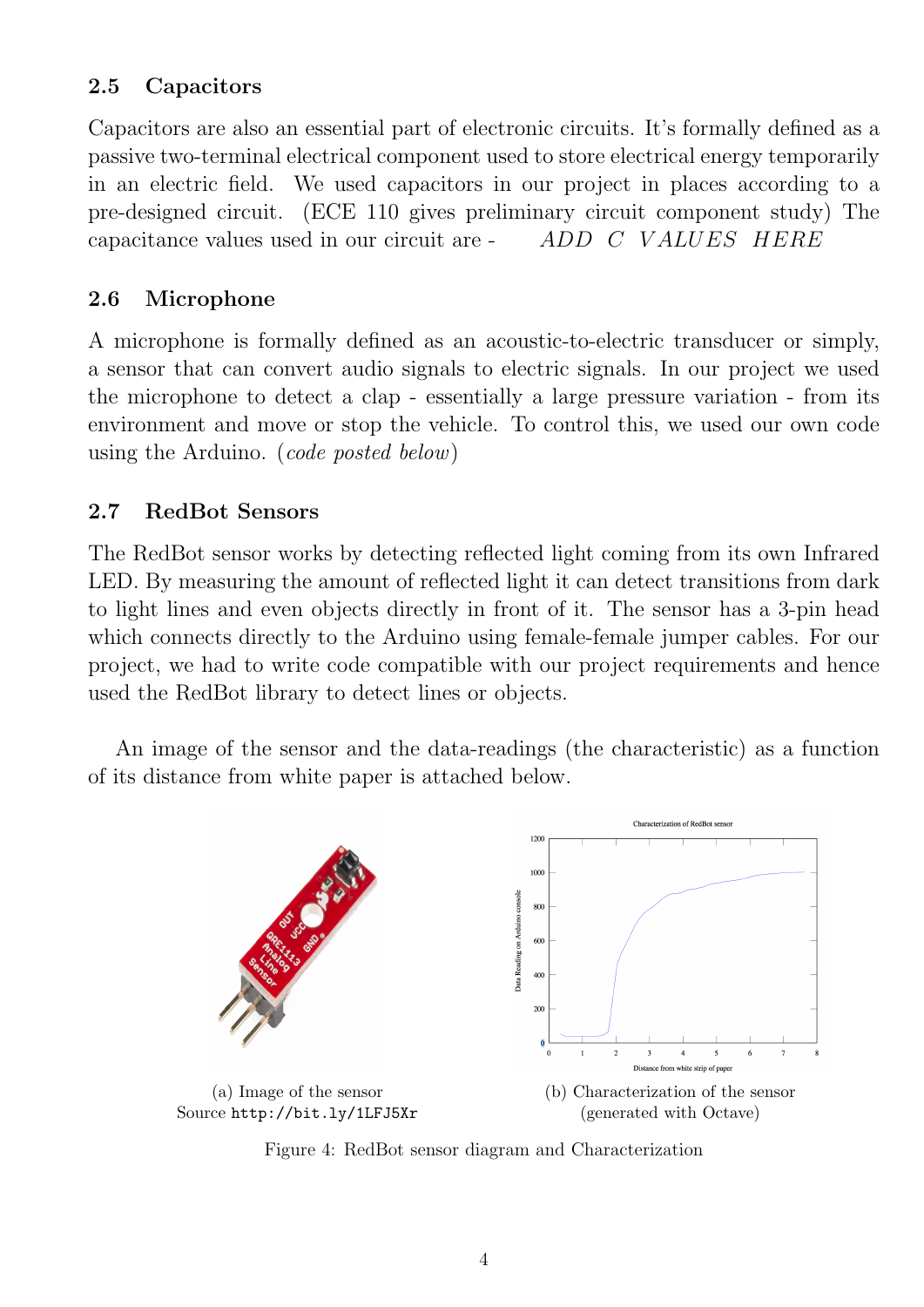#### 3 Design Consideration

The primary objective of the vehicle is that it has to navigate along a line on a track of white strip paper and has to bend along curves and edges. We plan to add a feature to this car by making it able to stop and start using a microphone. To fulfill this we used 2 RedBot IR sensors and a microphone. The IR sensor observes how far it deviates from the line and, as a result, is able to keep on track. Hence, our 2 sensors were separated by 4 cm so that the vehicle could move smoothly.



Figure 5: Test track for the vehicle with curved corners Source: http://bit.ly/1PTRAGf

#### 4 Circuit Schematics & Explanation



In the circuit, the resistors exist to prevent damage to the diodes and transistors and to control current flow. The point of the diodes arranged in this way is that when node N1 is low (or 0 logic), the inverter will cause node N2 to high, causing current to flow through the top diode and through the flex sensor to charge the capacitor, however, when the capacitor exceeds, the low voltage threshold into high (or 1 logic) voltage. After, Node N2 becomes low voltage, and current flows through the other diode to discharge the capacitor, similarly unti§l node N2 becomes high voltage and current flows back to the capacitor again. In the entire process nodes N3 and N4 change accordingly to create the duty cycle with equation where R1 is the flex resistance and R2 is the other resistor in that sub-circuit.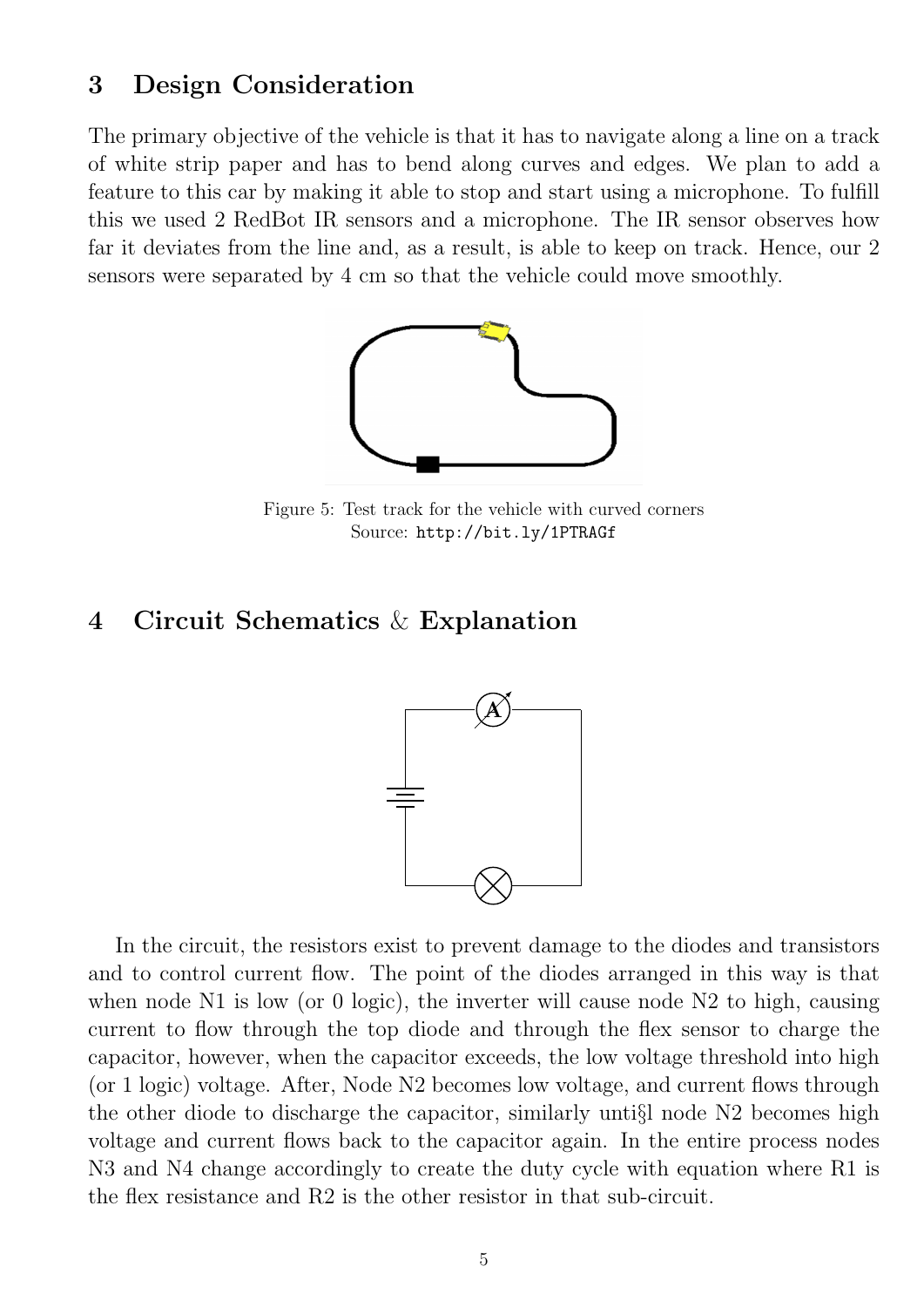## 5 Code

The next code will be directly imported from a file (Random Code now)

```
1 /∗
 2 ID : deb21
 3 PROG: gift1
 4 LANG: C++
 5 ∗/
 6
 \tau#include <iostream>
 8 #include <fstream>
\frac{1}{2} #include <cstring>
10 \#include <algorithm>
11 \#\text{include} \langle \text{map} \rangle_{12} #include \langle \text{cstdio} \rangle13
14 using namespace std;
15
_{16} int main () {
_{17} map\ltstring, int> frnz;
18 map\ltint, string > opp;
_{19} int n, a, b = 1;
20 char name [15];
21 FILE * fin;
22 FILE * fout;
23 fin = fopen ("gift1.in", "r");
24 fout = fopen ("gift1.out", "w");
25 f s c an f (fin, \sqrt[10]{d}, \&n);
26 for (int i = 0; i<n; +i)
27 f s c an f ( fin , \sqrt[10]{6} \n'', name);
28 \text{frnz} [\text{name}] = i ;29 opp[i] = name;30 }
31 int ar [n];
32 \quad \text{for (int } j = 0; j \leq n; \text{++}j)33 \quad \text{ar} [i] = 0;34
35 /∗
36 Now I have a map with key: name and value: number and an
37 array with key number ( obviously, its an array) and value gift -val
38 ∗/
39 while (! feof (fin)) {
40 char gvr[15], gtr[15];
41 fscanf(fin, \sqrt[9]{6}s\n", gvr);
_{42} f s c an f ( fin , "%d%d\n", &a, &b);
43 if (b! = 0) {
44 ar [\text{frnz} [\text{gvr}]] = \text{ar} [\text{frnz} [\text{gvr}]] - \text{a} + \text{a\%b};
45 \text{for (int } k = 0; \ k \le b; \ +\text{ }k) \{\rm 46} \hspace{2cm} \text{fs canf (fin , ``\%s\hskip-1.5pt\backslash n", gtr )} \, ;47 \ar\left[\,\text{frnz}\,[\,\text{gtr}\,]\right] \;+\;=\; \left(a\,/\,\text{b}\right);48 }
49 }
50 }
51 for (int 1 = 0; 1<n; ++1)
\mathfrak{so} f p r in t f ( fout , "%s %d\n", opp [1]. c_str(), ar [1]);
53 f c l o s e (fin);
54 f c l o s e (fout);
55 return 0;
56\,
```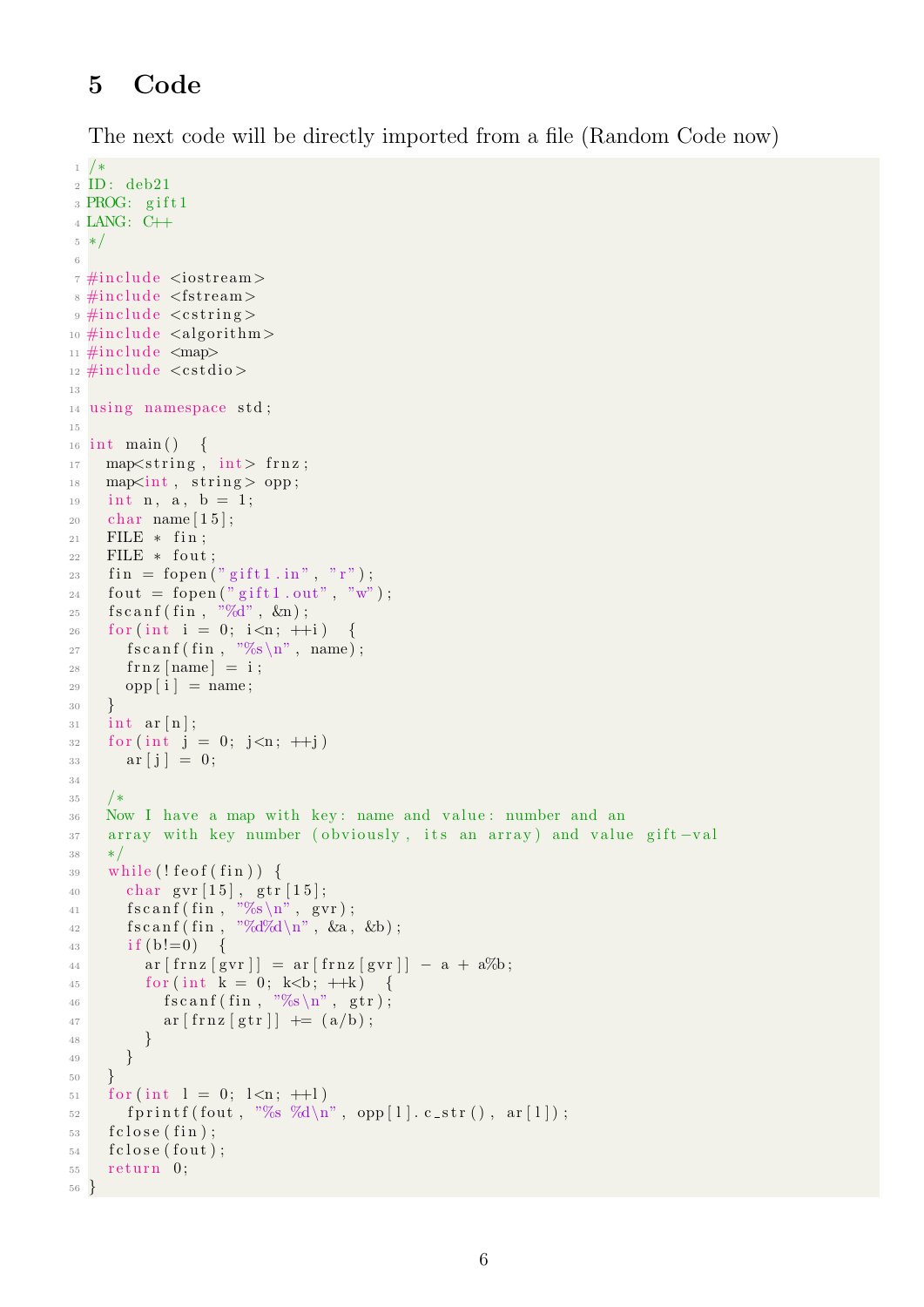## 6 Conclusion

After designing the circuit required, assembling the circuit on the breadboard and having tested in multiple times with many test cases, we could build our autonomous vehicle which followed the white line track and switched mobility based on the claps from the environment just like a semi-autonomous vehicle!



(a) Front-Side view of chassis w/ circuit (Redbot sensors attached)



(b) Side view of chassis (Motor, Arduino, Circuit visible)

Figure 6: Photos of Final Lab Project

## 7 Self-Evaluation & Future Projects

We can say with utmost certainty that the takeaway from a project like this is definitely going to help in the future. Having designed an autonomous vehicles moving with cues from its environment we feel equipped with the tools to learn more about circuits and implement more complex circuits. Having learnt about using Microcontrollers, simple electrical components, microphones, and RedBot sensors, we are planning to take this project further by adding more sensors to improve and increase functionality. One idea for a future project is to add a heat sensor so that the car can move in a direction with a depression on the heat map - we plan on doing this using concepts of computer vision and machine learning to analyze the heat map and finding the minima on the map; a potential application of this is that the vehicle and autonomously change directions in case of a fire. Indeed, a project like this will be a great learning experience just like our final project was.